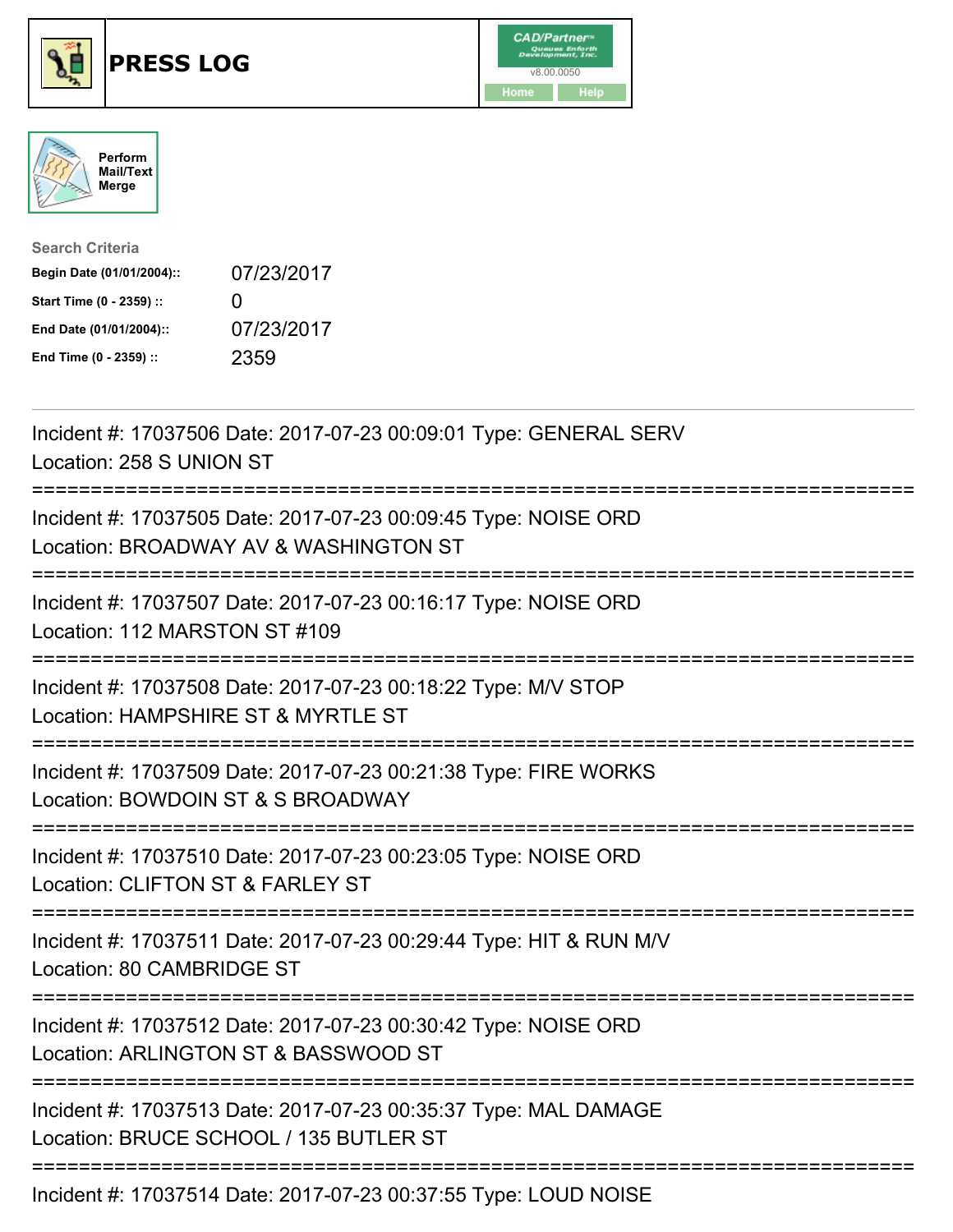| <b>Location: GARDEN ST</b>                                                                                            |
|-----------------------------------------------------------------------------------------------------------------------|
| Incident #: 17037515 Date: 2017-07-23 00:43:12 Type: SHOTS FIRED<br>Location: 35 COMMON ST                            |
| Incident #: 17037516 Date: 2017-07-23 00:45:10 Type: UNWANTEDGUEST<br>Location: 37 FARLEY ST FL 3                     |
| Incident #: 17037517 Date: 2017-07-23 00:45:56 Type: MEDIC SUPPORT<br>Location: 8 GRACE TER #4<br>------------------- |
| Incident #: 17037518 Date: 2017-07-23 00:50:50 Type: TOW OF M/V<br>Location: 6 DIAMOND ST                             |
| Incident #: 17037519 Date: 2017-07-23 00:55:01 Type: AUTO ACC/UNK PI<br>Location: 175 HAVERHILL ST                    |
| Incident #: 17037520 Date: 2017-07-23 00:58:14 Type: NOISE ORD<br>Location: 374 LOWELL ST<br>:=====================   |
| Incident #: 17037521 Date: 2017-07-23 01:12:22 Type: DISTURBANCE<br>Location: PARADISE LOUNGE / 272 BROADWAY          |
| Incident #: 17037522 Date: 2017-07-23 01:17:05 Type: DOMESTIC/PROG<br>Location: CARVER ST & SALEM ST                  |
| Incident #: 17037523 Date: 2017-07-23 01:18:40 Type: NOISE ORD<br>Location: FERRY ST & HOME ST                        |
| Incident #: 17037524 Date: 2017-07-23 01:20:12 Type: NOISE ORD<br>Location: 141 AMESBURY ST #107                      |
| Incident #: 17037525 Date: 2017-07-23 01:25:54 Type: NOISE ORD<br>Location: 149 WATER ST                              |
| Incident #: 17037526 Date: 2017-07-23 01:29:31 Type: DISTURBANCE<br>Location: 23 JORDAN ST FL 3                       |
| Incident #: 17037527 Date: 2017-07-23 01:33:40 Type: M/V STOP<br>Location: BROADWAY & CROSS ST                        |
| Incident #: 17037528 Date: 2017-07-23 01:36:28 Type: NOISE ORD                                                        |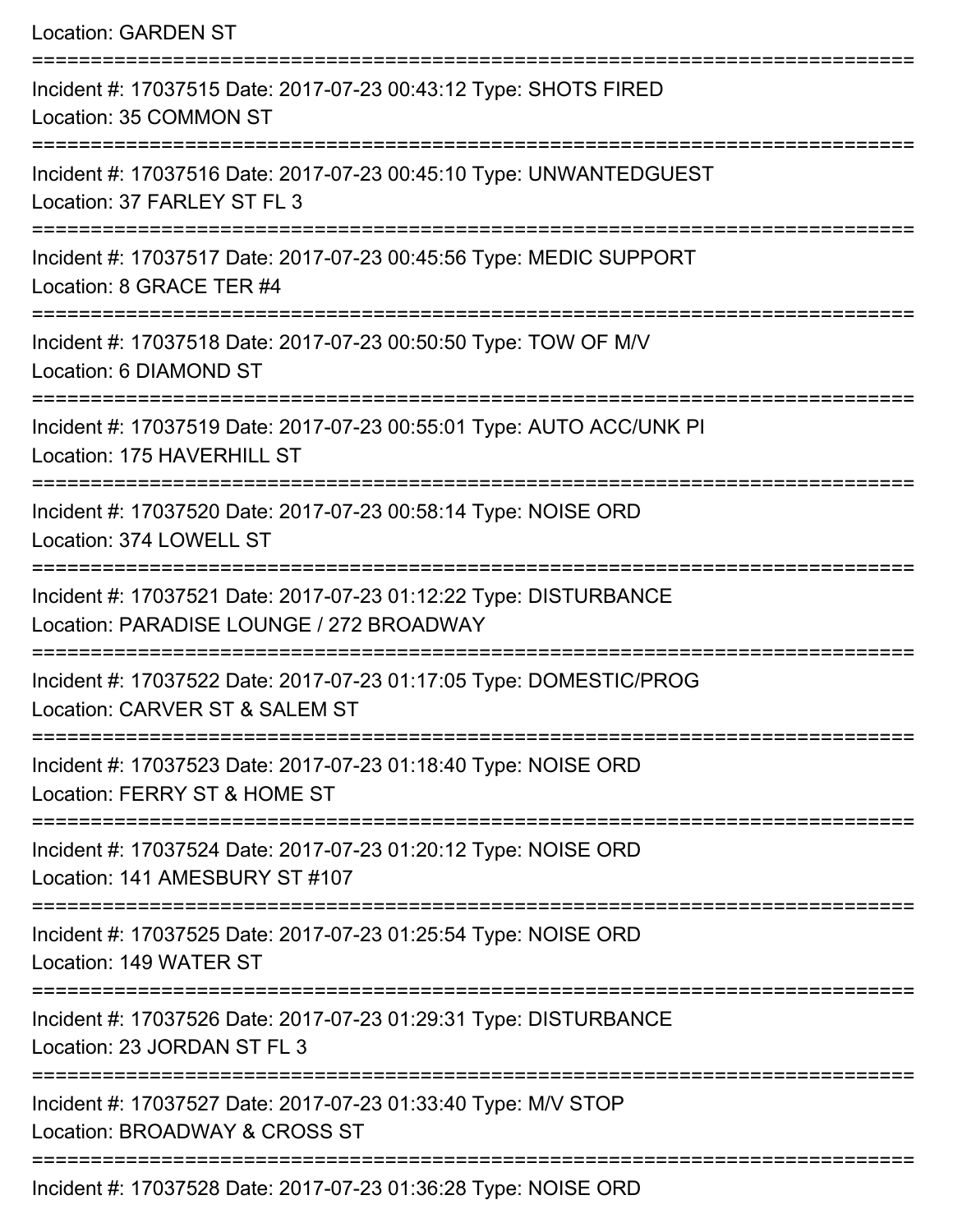| Incident #: 17037529 Date: 2017-07-23 01:37:29 Type: NOISE ORD<br>Location: 147 FARNHAM ST                                            |
|---------------------------------------------------------------------------------------------------------------------------------------|
| Incident #: 17037530 Date: 2017-07-23 01:38:47 Type: NOISE ORD<br>Location: 208 HIGH ST                                               |
| Incident #: 17037531 Date: 2017-07-23 01:41:59 Type: ALARMS<br>Location: PANIC / 45 HAMLET ST                                         |
| Incident #: 17037532 Date: 2017-07-23 01:50:22 Type: DISORDERLY<br>Location: 210 MERRIMACK ST                                         |
| Incident #: 17037533 Date: 2017-07-23 01:54:27 Type: FIRE WORKS<br>Location: NEAR PARK / LAWRENCE ST & MAPLE ST<br>:================= |
| Incident #: 17037534 Date: 2017-07-23 01:55:28 Type: M/V STOP<br>Location: LAWRENCE ST & LOWELL ST                                    |
| Incident #: 17037535 Date: 2017-07-23 01:55:32 Type: NOISE ORD<br>Location: 50 ISLAND ST #314                                         |
| Incident #: 17037536 Date: 2017-07-23 02:00:54 Type: NOISE ORD<br>Location: 310 LOWELL ST                                             |
| Incident #: 17037537 Date: 2017-07-23 02:01:07 Type: SHOTS FIRED<br>Location: 16 FAIRMONT ST                                          |
| Incident #: 17037538 Date: 2017-07-23 02:12:15 Type: M/V STOP<br>Location: BOWDOIN & S BROADWAY                                       |
| Incident #: 17037539 Date: 2017-07-23 02:13:45 Type: DOMESTIC/PROG<br>Location: 36 SOUTH ST                                           |
| Incident #: 17037540 Date: 2017-07-23 02:15:04 Type: MEDIC SUPPORT<br>Location: 82 MARGIN ST FL 1                                     |
| Incident #: 17037541 Date: 2017-07-23 02:15:16 Type: M/V STOP<br>Location: 35 MERRIMACK ST                                            |
| Incident #: 17037542 Date: 2017-07-23 02:15:38 Type: DISTURBANCE                                                                      |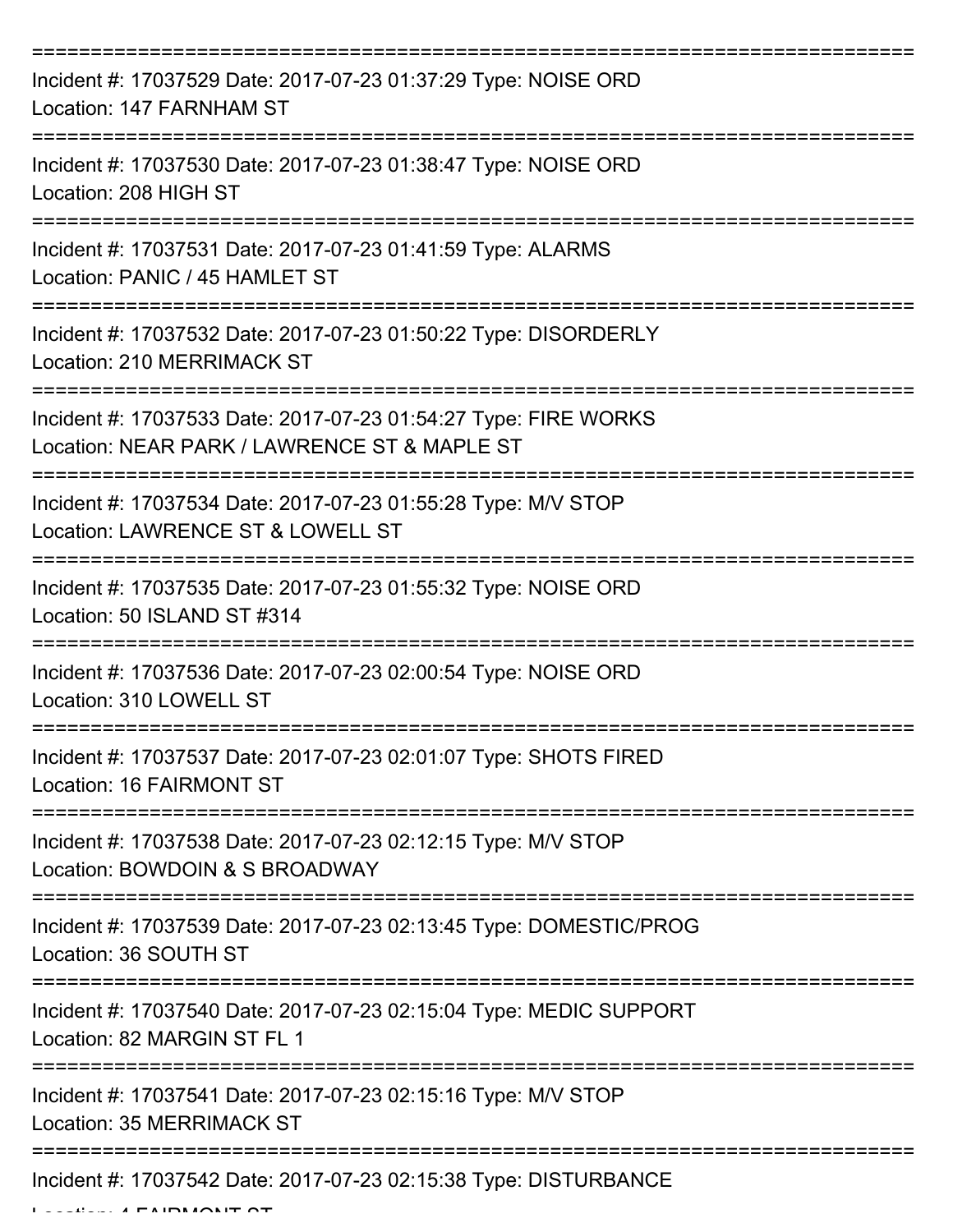| Incident #: 17037543 Date: 2017-07-23 02:17:50 Type: NOISE ORD<br>Location: 84 AVON ST                          |
|-----------------------------------------------------------------------------------------------------------------|
| Incident #: 17037544 Date: 2017-07-23 02:18:31 Type: TOW OF M/V<br>Location: CITY OF LAWRENCE / null            |
| Incident #: 17037545 Date: 2017-07-23 02:21:23 Type: M/V STOP<br>Location: BENNINGTON ST & MYRTLE ST            |
| Incident #: 17037546 Date: 2017-07-23 02:24:40 Type: M/V STOP<br>Location: ABBOTT ST & PARKER ST                |
| Incident #: 17037547 Date: 2017-07-23 02:36:56 Type: UNWANTEDGUEST<br>Location: 46 WASHINGTON ST FL 2 REAR      |
| Incident #: 17037548 Date: 2017-07-23 02:39:37 Type: EXTRA SURVEIL<br>Location: GEISLER STATE POOL / 50 HIGH ST |
| Incident #: 17037549 Date: 2017-07-23 02:51:51 Type: A&B D/W PAST<br>Location: BLUE LOUNGE / 2 AMESBURY ST      |
| Incident #: 17037550 Date: 2017-07-23 02:52:30 Type: DISTURBANCE<br>Location: 84 AVON ST                        |
| Incident #: 17037551 Date: 2017-07-23 02:54:02 Type: NOISE ORD<br>Location: 14 CYPRESS                          |
| Incident #: 17037552 Date: 2017-07-23 02:55:47 Type: MAL DAMAGE<br>Location: 200 COMMON ST                      |
| Incident #: 17037553 Date: 2017-07-23 03:07:07 Type: NOISE ORD<br>Location: 45 JUNIPER ST                       |
| Incident #: 17037554 Date: 2017-07-23 03:21:48 Type: INVESTIGATION<br>Location: 34 POPLAR ST                    |
| Incident #: 17037556 Date: 2017-07-23 03:26:15 Type: ALARMS<br>Location: 130 SHEPARD ST                         |
| Incident #: 17037555 Date: 2017-07-23 03:27:45 Type: UNWANTEDGUEST                                              |

Location: 46 WASHINGTON ST #DEAD EL 2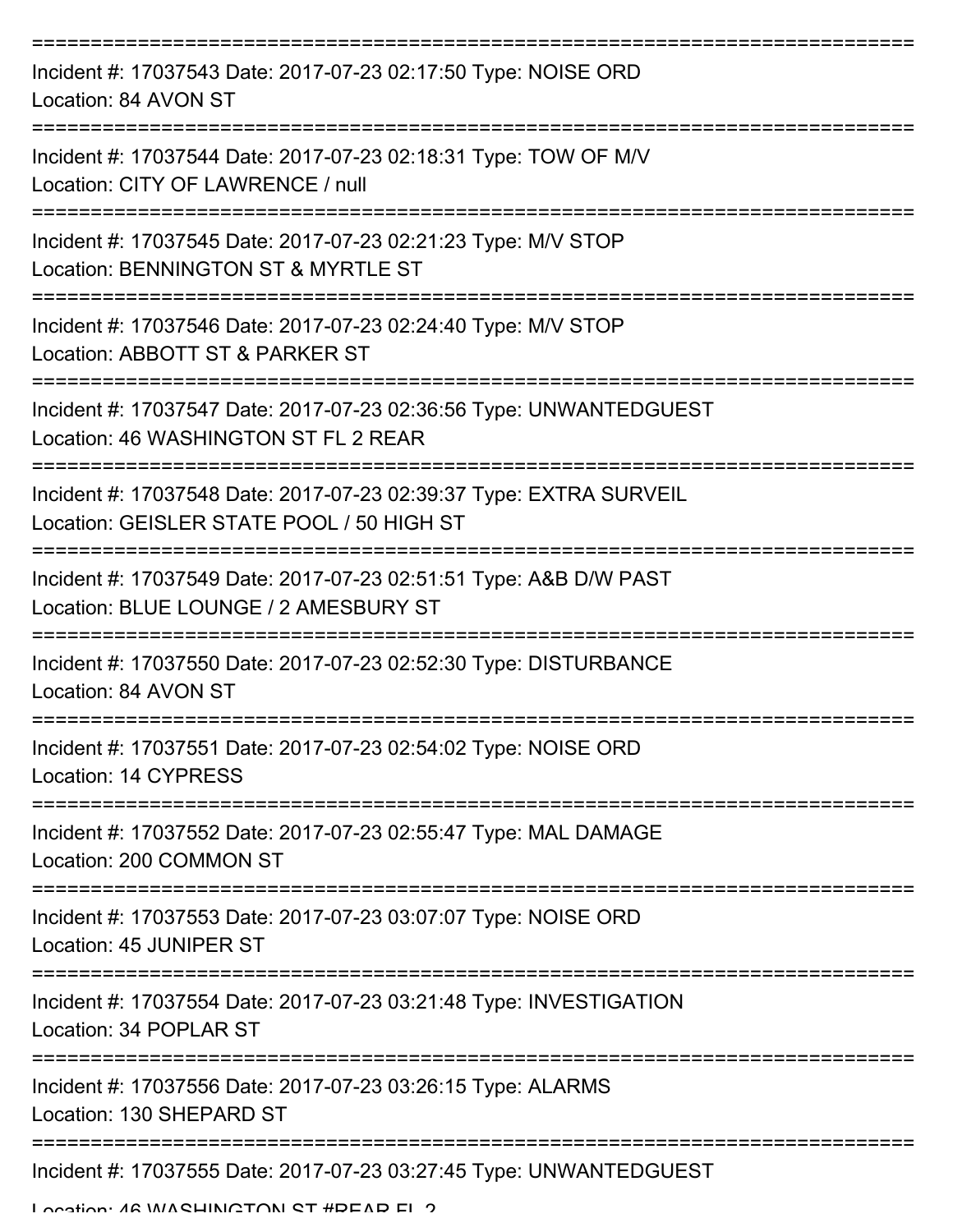| Incident #: 17037557 Date: 2017-07-23 03:32:03 Type: NOISE ORD<br>Location: 82 SUNSET AV                           |
|--------------------------------------------------------------------------------------------------------------------|
| Incident #: 17037558 Date: 2017-07-23 03:56:07 Type: M/V STOP<br>Location: 619 ESSEX ST                            |
| Incident #: 17037559 Date: 2017-07-23 04:09:18 Type: UNWANTEDGUEST<br>Location: 2 CANTON ST                        |
| Incident #: 17037560 Date: 2017-07-23 04:29:40 Type: LARCENY/PAST<br>Location: 2 INMAN ST<br>===================== |
| Incident #: 17037561 Date: 2017-07-23 04:38:29 Type: M/V STOP<br>Location: HAMPSHIRE ST & LOWELL ST                |
| Incident #: 17037562 Date: 2017-07-23 05:15:14 Type: M/V STOP<br>Location: LAWRENCE ST & PARK ST                   |
| Incident #: 17037563 Date: 2017-07-23 05:26:11 Type: NOISE ORD<br>Location: 88 HAVERHILL ST                        |
| Incident #: 17037564 Date: 2017-07-23 05:52:17 Type: ALARMS<br>Location: JUGEL SHARNA RESD. / 50 MARSTON ST        |
| Incident #: 17037565 Date: 2017-07-23 06:09:33 Type: M/V STOP<br>Location: HAVERHILL ST & LAWRENCE ST              |
| Incident #: 17037566 Date: 2017-07-23 06:25:23 Type: MEDIC SUPPORT<br>Location: ANDOVER ST & S BROADWAY            |
| Incident #: 17037567 Date: 2017-07-23 06:58:47 Type: M/V STOP<br>Location: AMESBURY ST & LOWELL ST                 |
| Incident #: 17037568 Date: 2017-07-23 07:02:46 Type: ALARM/BURG<br>Location: DUDA SPRING / 19 BENNETT ST           |
| Incident #: 17037569 Date: 2017-07-23 07:15:09 Type: PARK & WALK<br>Location: BROADWAY & HAVERHILL ST              |
| Incident #: 17037570 Date: 2017-07-23 07:20:14 Type: M/V STOP                                                      |

Location: FRANKLIN ST & TREMONT ST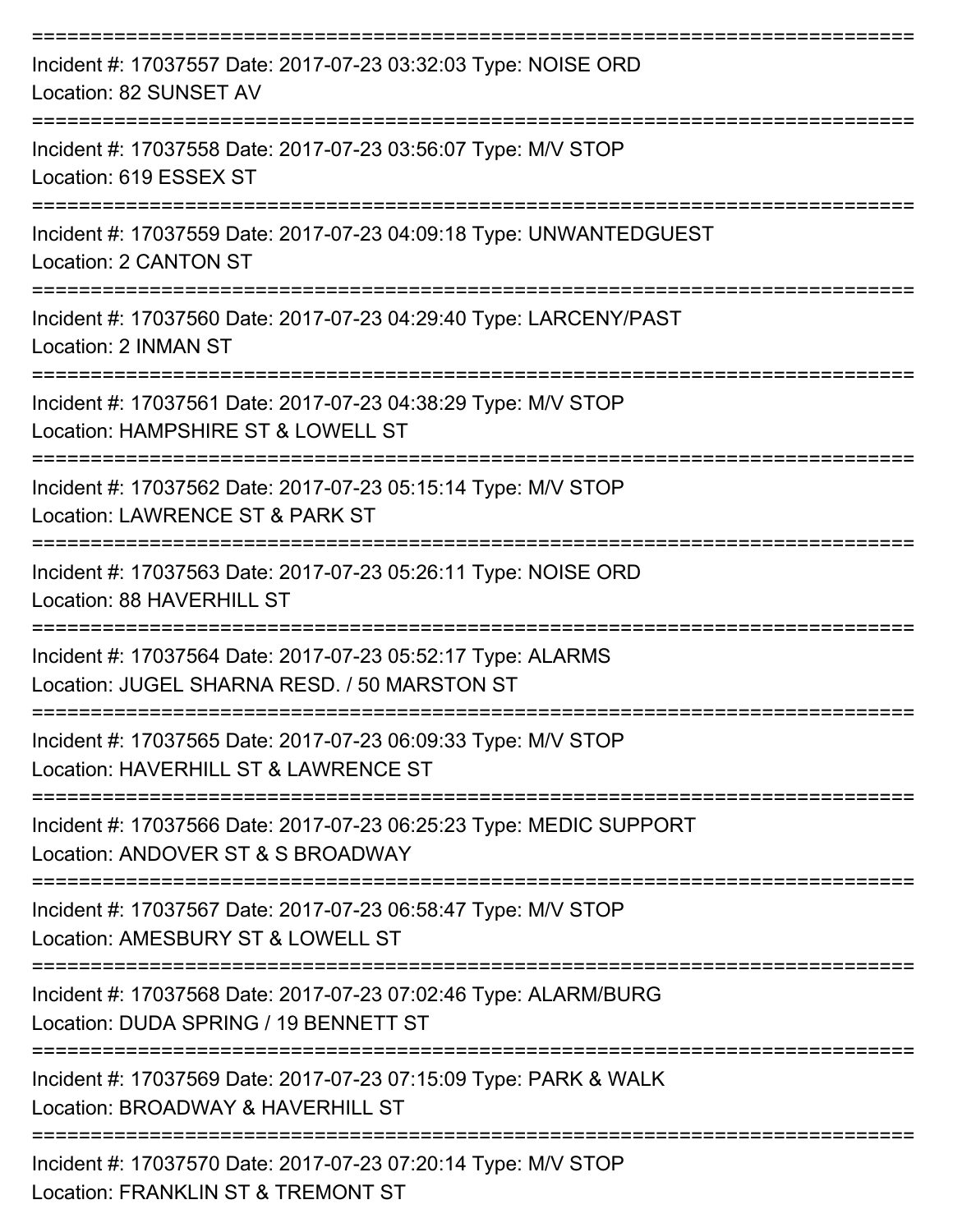| Incident #: 17037571 Date: 2017-07-23 07:21:38 Type: M/V STOP<br>Location: HAVERHILL ST & HILLSIDE AV                                   |
|-----------------------------------------------------------------------------------------------------------------------------------------|
| Incident #: 17037572 Date: 2017-07-23 07:22:07 Type: M/V STOP<br>Location: BEACON ST & MT VERNON ST                                     |
| Incident #: 17037573 Date: 2017-07-23 07:26:22 Type: M/V STOP<br>Location: ALDER ST & JUNIPER ST<br>=================================== |
| Incident #: 17037575 Date: 2017-07-23 07:27:52 Type: STOL/MV/PR<br>Location: DPW / 31 AUBURN ST                                         |
| Incident #: 17037574 Date: 2017-07-23 07:27:57 Type: M/V STOP<br>Location: ALDER ST & JUNIPER ST                                        |
| Incident #: 17037576 Date: 2017-07-23 08:14:40 Type: INVEST CONT<br>Location: 151 BEACON AV                                             |
| Incident #: 17037577 Date: 2017-07-23 08:23:15 Type: NEIGHBOR PROB<br>Location: 2 PLISCH WY                                             |
| Incident #: 17037578 Date: 2017-07-23 08:44:29 Type: NOISE ORD<br>Location: 38 BUSWELL ST                                               |
| Incident #: 17037579 Date: 2017-07-23 09:22:10 Type: SUS PERS/MV<br>Location: 348 BROADWAY                                              |
| Incident #: 17037580 Date: 2017-07-23 09:29:23 Type: M/V STOP<br>Location: 342 BROADWAY                                                 |
| Incident #: 17037581 Date: 2017-07-23 09:34:24 Type: DOMESTIC/PAST<br>Location: 16 CANTERBURY ST                                        |
| Incident #: 17037582 Date: 2017-07-23 09:37:03 Type: GENERAL SERV<br>Location: 33 COOLIDGE ST FL 1                                      |
| Incident #: 17037583 Date: 2017-07-23 09:39:07 Type: AUTO ACC/NO PI<br>Location: BURGER KING / 187 BROADWAY                             |
| Incident #: 17037584 Date: 2017-07-23 10:26:32 Type: AUTO ACC/NO PI<br>Location: BURGER KING / 187 BROADWAY                             |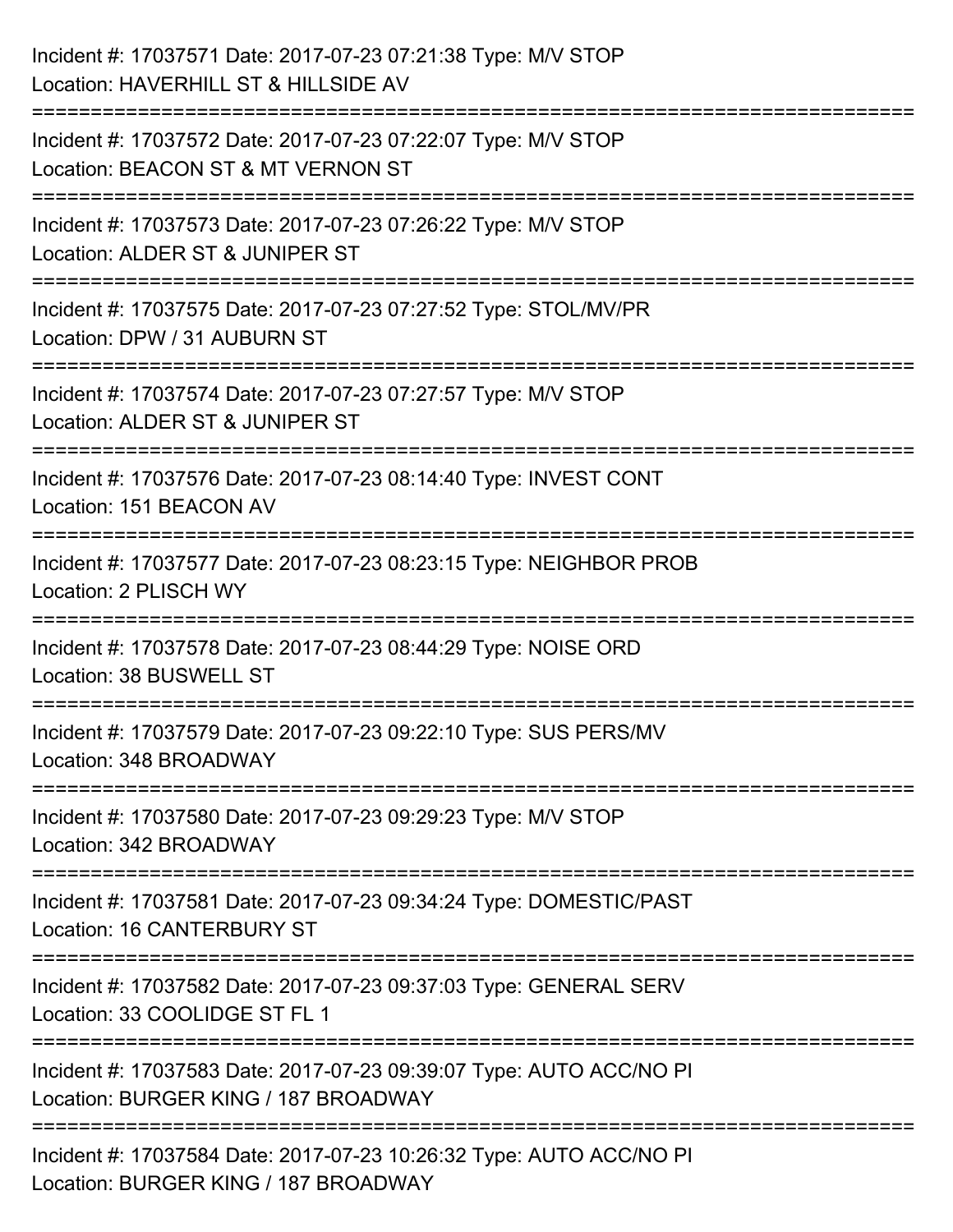| Incident #: 17037586 Date: 2017-07-23 10:34:26 Type: CK WELL BEING<br>Location: 75 GREENWOOD ST                                              |
|----------------------------------------------------------------------------------------------------------------------------------------------|
| Incident #: 17037585 Date: 2017-07-23 10:34:34 Type: STOL/MV/PAS<br><b>Location: 1 AUBURN</b>                                                |
| Incident #: 17037587 Date: 2017-07-23 10:48:08 Type: GENERAL SERV<br>Location: 75 BERKLEY ST                                                 |
| Incident #: 17037589 Date: 2017-07-23 10:50:07 Type: MEDIC SUPPORT<br>Location: 82 KNOX ST #1                                                |
| Incident #: 17037588 Date: 2017-07-23 10:50:32 Type: M/V STOP<br>Location: 205 OSGOOD ST                                                     |
| Incident #: 17037590 Date: 2017-07-23 10:51:10 Type: M/V STOP<br>Location: 205 BROADWAY                                                      |
| Incident #: 17037591 Date: 2017-07-23 10:51:46 Type: HIT & RUN M/V<br>Location: 25 FERRY ST                                                  |
| Incident #: 17037592 Date: 2017-07-23 11:02:42 Type: DRUG OVERDOSE<br><b>Location: WEST ST</b>                                               |
| Incident #: 17037593 Date: 2017-07-23 11:04:57 Type: SUS PERS/MV<br><b>Location: SHAWSHEEN RD</b>                                            |
| Incident #: 17037594 Date: 2017-07-23 11:16:05 Type: LARCENY/MV/PAST<br>Location: MARKET ST & S UNION ST                                     |
| Incident #: 17037595 Date: 2017-07-23 11:34:12 Type: M/V STOP<br>Location: 50 WEST ST                                                        |
| Incident #: 17037596 Date: 2017-07-23 11:48:34 Type: SUS PERS/MV<br>Location: 281 BROADWAY                                                   |
| ================================<br>Incident #: 17037598 Date: 2017-07-23 11:50:56 Type: DISTURBANCE<br>Location: HALLENAN AV & HAVERHILL ST |
| Incident #: 17037597 Date: 2017-07-23 11:52:13 Type: MAL DAMAGE<br>Location: BAILEY ST & FOSTER ST                                           |

===========================================================================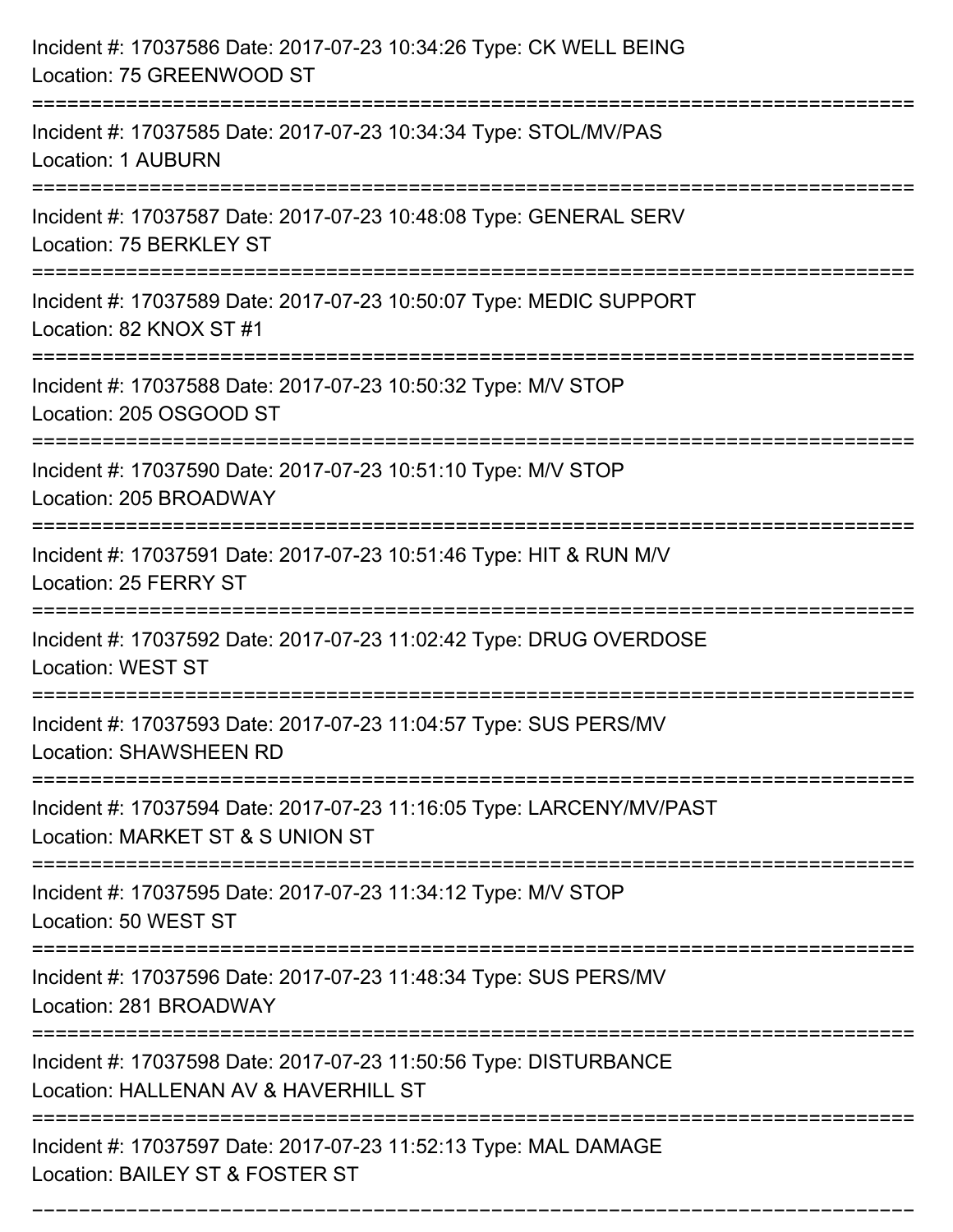| Incident #: 17037599 Date: 2017-07-23 11:55:02 Type: M/V STOP<br>Location: FERGUSON ST & S BROADWAY                                   |
|---------------------------------------------------------------------------------------------------------------------------------------|
| Incident #: 17037600 Date: 2017-07-23 11:55:59 Type: DISTURBANCE<br>Location: 46 MORTON ST #1                                         |
| Incident #: 17037601 Date: 2017-07-23 11:57:45 Type: ALARM/BURG<br>Location: 280 MERRIMACK ST FL 2/3<br>:============================ |
| Incident #: 17037602 Date: 2017-07-23 11:57:56 Type: M/V STOP<br>Location: FERGUSON ST & S BROADWAY                                   |
| Incident #: 17037603 Date: 2017-07-23 12:18:28 Type: ANIMAL COMPL<br>Location: 270 FARNHAM ST                                         |
| Incident #: 17037604 Date: 2017-07-23 12:28:48 Type: DISTURBANCE<br>Location: 33 MONMOUTH ST FL 1                                     |
| Incident #: 17037605 Date: 2017-07-23 12:45:28 Type: MEDIC SUPPORT<br>Location: 105 S UNION ST                                        |
| Incident #: 17037606 Date: 2017-07-23 12:58:42 Type: ALARM/BURG<br>Location: 24 BARNARD RD                                            |
| Incident #: 17037607 Date: 2017-07-23 13:08:25 Type: ALARM/BURG<br>Location: CENTRAL AUTO MUSIC / 273 S UNION ST                      |
| Incident #: 17037608 Date: 2017-07-23 13:14:31 Type: M/V STOP<br>Location: 232 E HAVERHILL ST                                         |
| Incident #: 17037610 Date: 2017-07-23 13:18:58 Type: CK WELL BEING<br>Location: CHICKERING ST & WINTHROP AV                           |
| Incident #: 17037609 Date: 2017-07-23 13:23:11 Type: WOMAN DOWN<br>Location: CROSS ST & MANCHESTER ST                                 |
| Incident #: 17037611 Date: 2017-07-23 13:30:17 Type: GENERAL SERV<br>Location: 60 ISLAND ST                                           |
| Incident #: 17037612 Date: 2017-07-23 13:53:41 Type: MEDIC SUPPORT<br>Location: 415 ANDOVER ST                                        |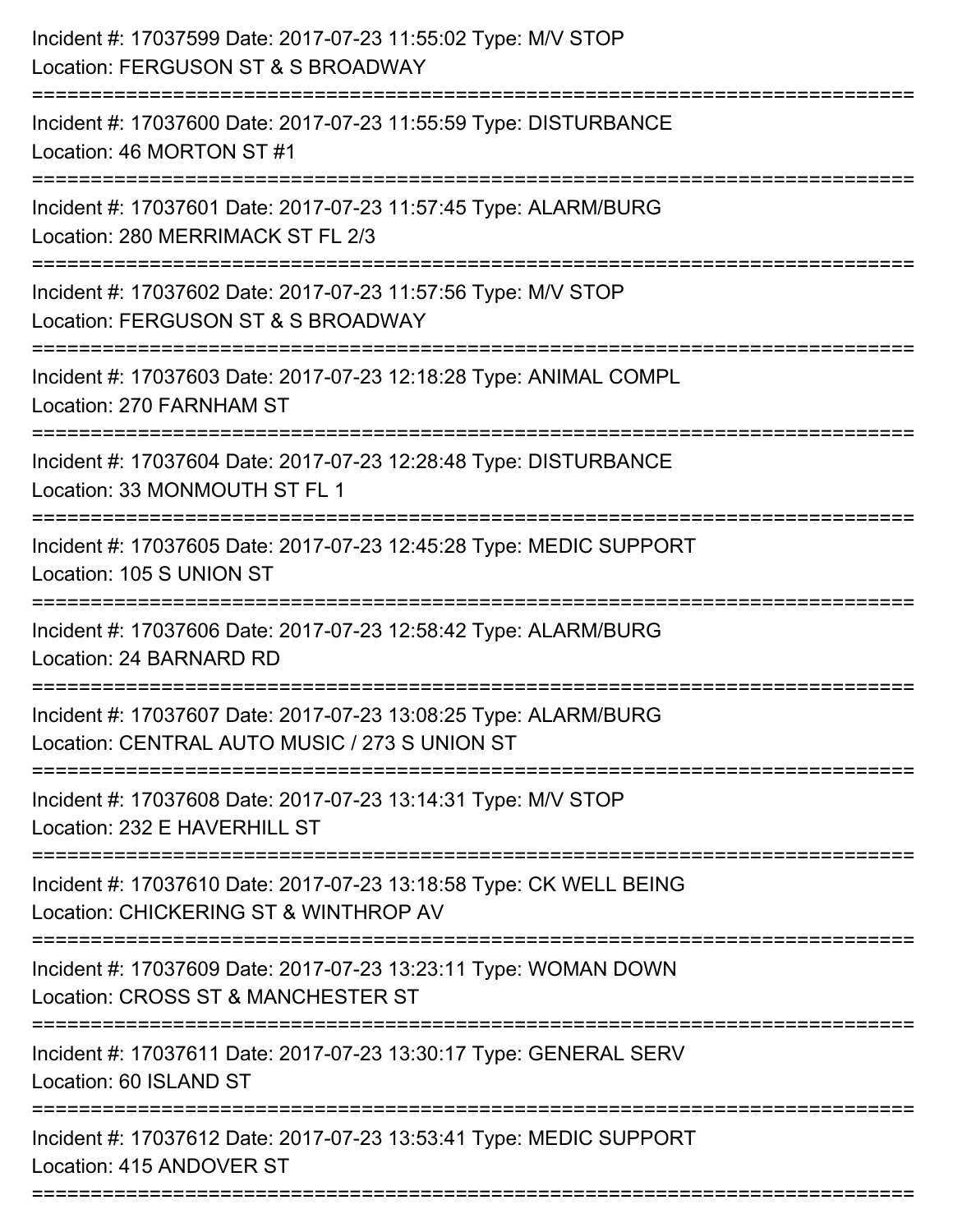Location: 257 ESSEX ST

| Incident #: 17037614 Date: 2017-07-23 14:08:43 Type: AUTO ACC/NO PI<br>Location: AUBURN ST & CROSS ST                  |
|------------------------------------------------------------------------------------------------------------------------|
| Incident #: 17037615 Date: 2017-07-23 14:10:39 Type: UNATENEDCHILD<br>Location: SHOWCASE CINEMA / 6 CHICKERING ST      |
| Incident #: 17037616 Date: 2017-07-23 14:27:14 Type: MEDIC SUPPORT<br>Location: 332 BROADWAY                           |
| Incident #: 17037617 Date: 2017-07-23 14:34:12 Type: ALARM/BURG<br>Location: 280 MERRIMACK ST                          |
| Incident #: 17037618 Date: 2017-07-23 14:36:58 Type: LOUD NOISE<br>Location: 29 LISA LN                                |
| Incident #: 17037620 Date: 2017-07-23 14:45:54 Type: SUICIDE ATTEMPT<br>Location: 45 MAY ST                            |
| Incident #: 17037619 Date: 2017-07-23 14:48:11 Type: ALARM/BURG<br>Location: 55 MARSTON ST                             |
| Incident #: 17037621 Date: 2017-07-23 14:59:52 Type: MV/BLOCKING<br>Location: 9 THORNDIKE ST                           |
| Incident #: 17037622 Date: 2017-07-23 15:03:28 Type: B&E/MV/PAST<br>Location: 137 GARDEN ST #2                         |
| ====================<br>Incident #: 17037623 Date: 2017-07-23 15:04:43 Type: M/V STOP<br>Location: 46 MAY ST           |
| Incident #: 17037624 Date: 2017-07-23 15:08:02 Type: M/V STOP<br>Location: GRAFTON ST & WINTHROP AV                    |
| Incident #: 17037625 Date: 2017-07-23 15:26:01 Type: SUS PERS/MV<br>Location: 75 PARK ST                               |
| Incident #: 17037626 Date: 2017-07-23 15:27:59 Type: MV/BLOCKING<br>Location: 18 ORCHARD ST<br>======================= |
|                                                                                                                        |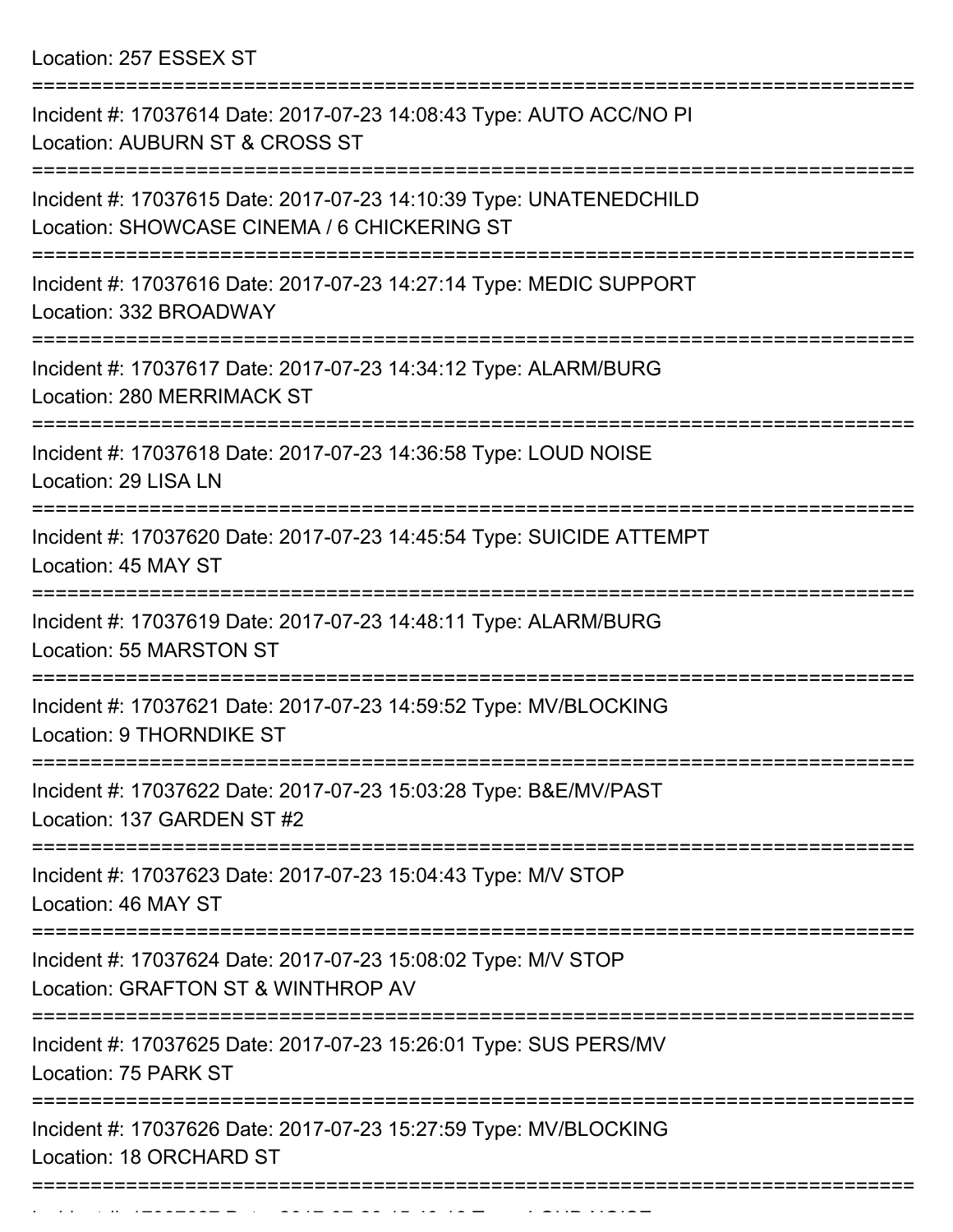Location: 68 EUTAW ST

| Incident #: 17037628 Date: 2017-07-23 15:53:31 Type: HIT & RUN M/V<br>Location: BENNINGTON ST & LAWRENCE ST |
|-------------------------------------------------------------------------------------------------------------|
| Incident #: 17037629 Date: 2017-07-23 15:56:40 Type: THREATS<br>Location: BROADWAY & HAVERHILL ST           |
| Incident #: 17037630 Date: 2017-07-23 16:02:19 Type: MISSING PERS<br>Location: 427 LOWELL STREET            |
| Incident #: 17037631 Date: 2017-07-23 16:04:23 Type: LOUD NOISE<br>Location: 68 EUTAW ST                    |
| Incident #: 17037632 Date: 2017-07-23 16:17:58 Type: MISSING PERS<br>Location: 10 MONMOUTH ST               |
| Incident #: 17037633 Date: 2017-07-23 16:54:32 Type: LOUD NOISE<br>Location: 198 ESSEX ST #105              |
| Incident #: 17037634 Date: 2017-07-23 17:00:21 Type: NOISE ORD<br>Location: 43 TEXAS AV                     |
| Incident #: 17037635 Date: 2017-07-23 17:05:35 Type: THREATS<br>Location: 68 OSGOOD ST                      |
| Incident #: 17037636 Date: 2017-07-23 17:07:20 Type: VIO CITY ORD<br>Location: 330 LOWELL ST                |
| Incident #: 17037637 Date: 2017-07-23 17:10:20 Type: DISTURBANCE<br>Location: 3 WOODLAND CT                 |
| Incident #: 17037638 Date: 2017-07-23 17:12:13 Type: NOISE ORD<br>Location: 88 AMHERST ST                   |
| Incident #: 17037639 Date: 2017-07-23 17:13:18 Type: TRESPASSING<br>Location: 76 SALEM ST FL 2              |
| Incident #: 17037640 Date: 2017-07-23 17:14:03 Type: MISSING PERS<br>Location: 144 S UNION ST               |
|                                                                                                             |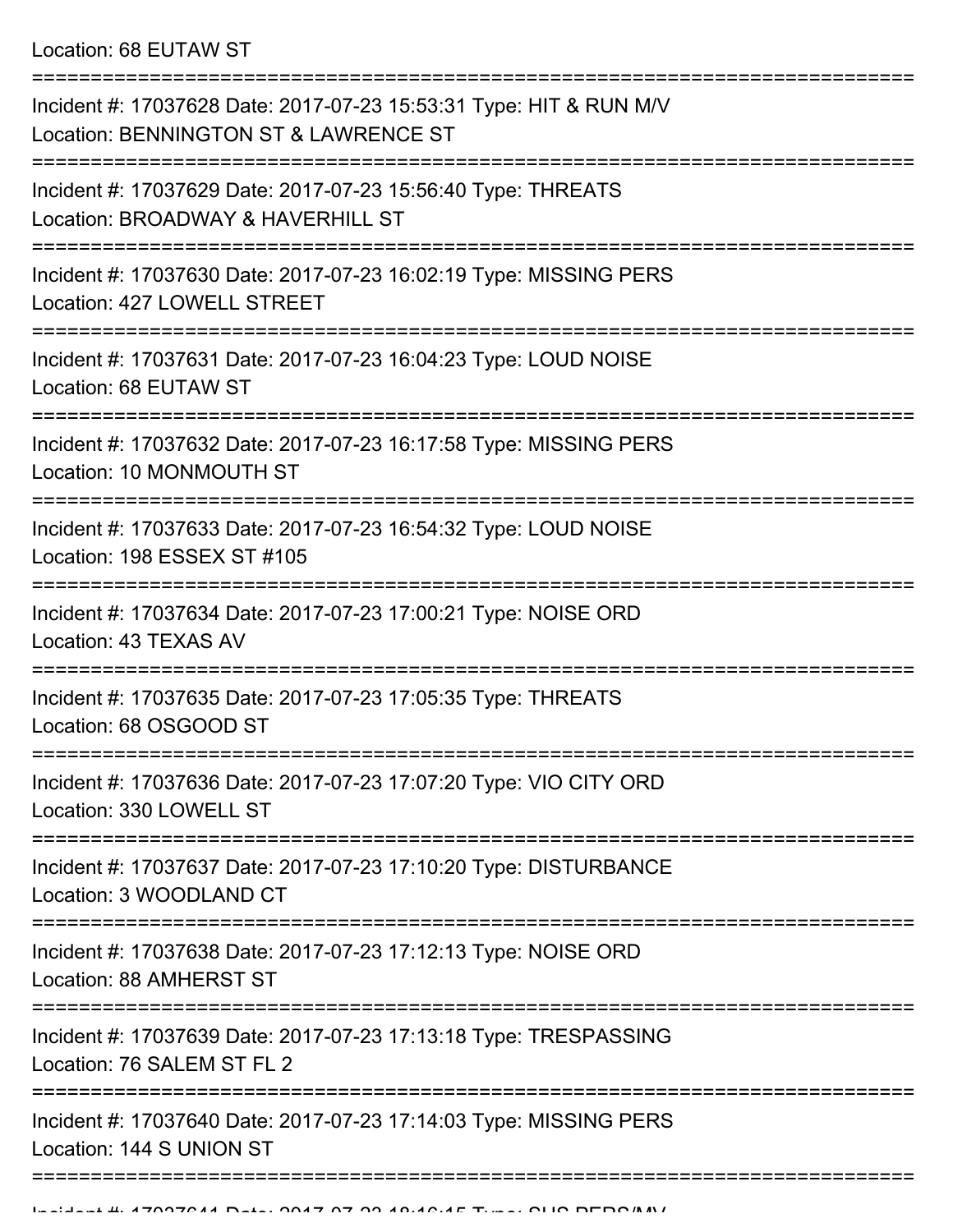Location: 29 SHATTUCK ST =========================================================================== Incident #: 17037642 Date: 2017-07-23 18:20:07 Type: NOISE ORD Location: 2 INMAN ST =========================================================================== Incident #: 17037643 Date: 2017-07-23 18:21:58 Type: DISORDERLY Location: WEST ST PARK / null =========================================================================== Incident #: 17037644 Date: 2017-07-23 18:24:18 Type: NOISE ORD Location: 147 FARNHAM ST =========================================================================== Incident #: 17037646 Date: 2017-07-23 18:31:54 Type: AUTO ACC/NO PI Location: 651 BROADWAY =========================================================================== Incident #: 17037645 Date: 2017-07-23 18:32:18 Type: M/V STOP Location: HAVERHILL ST & LAWRENCE ST =========================================================================== Incident #: 17037647 Date: 2017-07-23 18:35:51 Type: SUS PERS/MV Location: RT 114 & RT 495 =========================================================================== Incident #: 17037648 Date: 2017-07-23 18:47:20 Type: DISORDERLY Location: 3 FLORENCE ST =========================================================================== Incident #: 17037649 Date: 2017-07-23 19:07:19 Type: M/V STOP Location: MARKET ST & PARKER ST =========================================================================== Incident #: 17037650 Date: 2017-07-23 19:11:35 Type: NOISE ORD Location: 1 BEACON AV =========================================================================== Incident #: 17037651 Date: 2017-07-23 19:15:52 Type: KEEP PEACE Location: 16 CANTERBURY ST =========================================================================== Incident #: 17037652 Date: 2017-07-23 19:19:44 Type: NOISE ORD Location: 35 CHICKERING ST =========================================================================== Incident #: 17037653 Date: 2017-07-23 19:20:54 Type: FIGHT Location: 77 S UNION ST =========================================================================== Incident #: 17037654 Date: 2017-07-23 19:23:20 Type: CK WELL BEING Location: 28 BERKELEY ST ===========================================================================

Incident #: 17037655 Date: 2017-07-23 19:25:44 Type: GENERAL SERV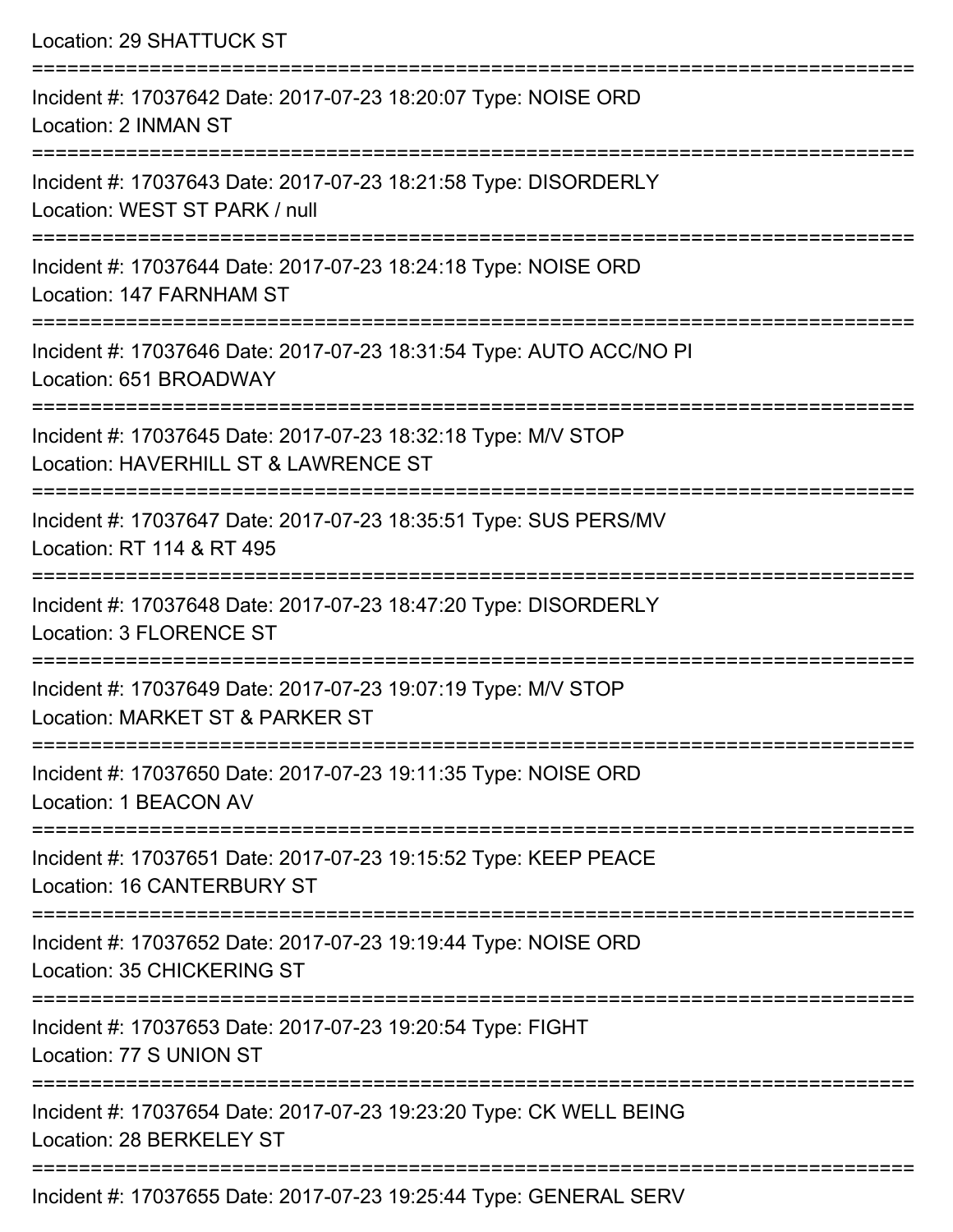| Incident #: 17037656 Date: 2017-07-23 19:28:56 Type: NOISE ORD<br>Location: 2 INMAN ST                        |
|---------------------------------------------------------------------------------------------------------------|
| Incident #: 17037657 Date: 2017-07-23 19:32:24 Type: LOUD NOISE<br><b>Location: PEMBERTON PARK</b>            |
| Incident #: 17037658 Date: 2017-07-23 19:37:58 Type: DISORDERLY<br>Location: 26 SPRINGFIELD ST                |
| Incident #: 17037659 Date: 2017-07-23 19:42:39 Type: AUTO ACC/NO PI<br>Location: 320 S BROADWAY               |
| Incident #: 17037660 Date: 2017-07-23 19:47:52 Type: M/V STOP<br>Location: MERRIMACK ST & PARKER ST           |
| Incident #: 17037662 Date: 2017-07-23 19:47:54 Type: DISTURBANCE<br>Location: 85 NEWBURY ST                   |
| Incident #: 17037661 Date: 2017-07-23 19:49:04 Type: TOW/REC/STOL<br><b>Location: PEMBERTON PARK</b>          |
| Incident #: 17037663 Date: 2017-07-23 20:01:31 Type: M/V STOP<br>Location: BEACON ST & MT VERNON ST           |
| Incident #: 17037664 Date: 2017-07-23 20:03:21 Type: TRESPASSING<br>Location: GEISLER STATE POOL / 50 HIGH ST |
| Incident #: 17037665 Date: 2017-07-23 20:04:10 Type: M/V STOP<br>Location: 8 INMAN ST                         |
| Incident #: 17037666 Date: 2017-07-23 20:08:57 Type: M/V STOP<br>Location: BRADFORD ST & HAMPSHIRE ST         |
| Incident #: 17037667 Date: 2017-07-23 20:10:04 Type: M/V STOP<br>Location: BROADWAY & LOWELL ST               |
| Incident #: 17037668 Date: 2017-07-23 20:10:15 Type: NOISE ORD<br>Location: 2 INMAN ST                        |
| Incident #: 17037670 Date: 2017-07-23 20:17:04 Type: NEIGHBOR PROB                                            |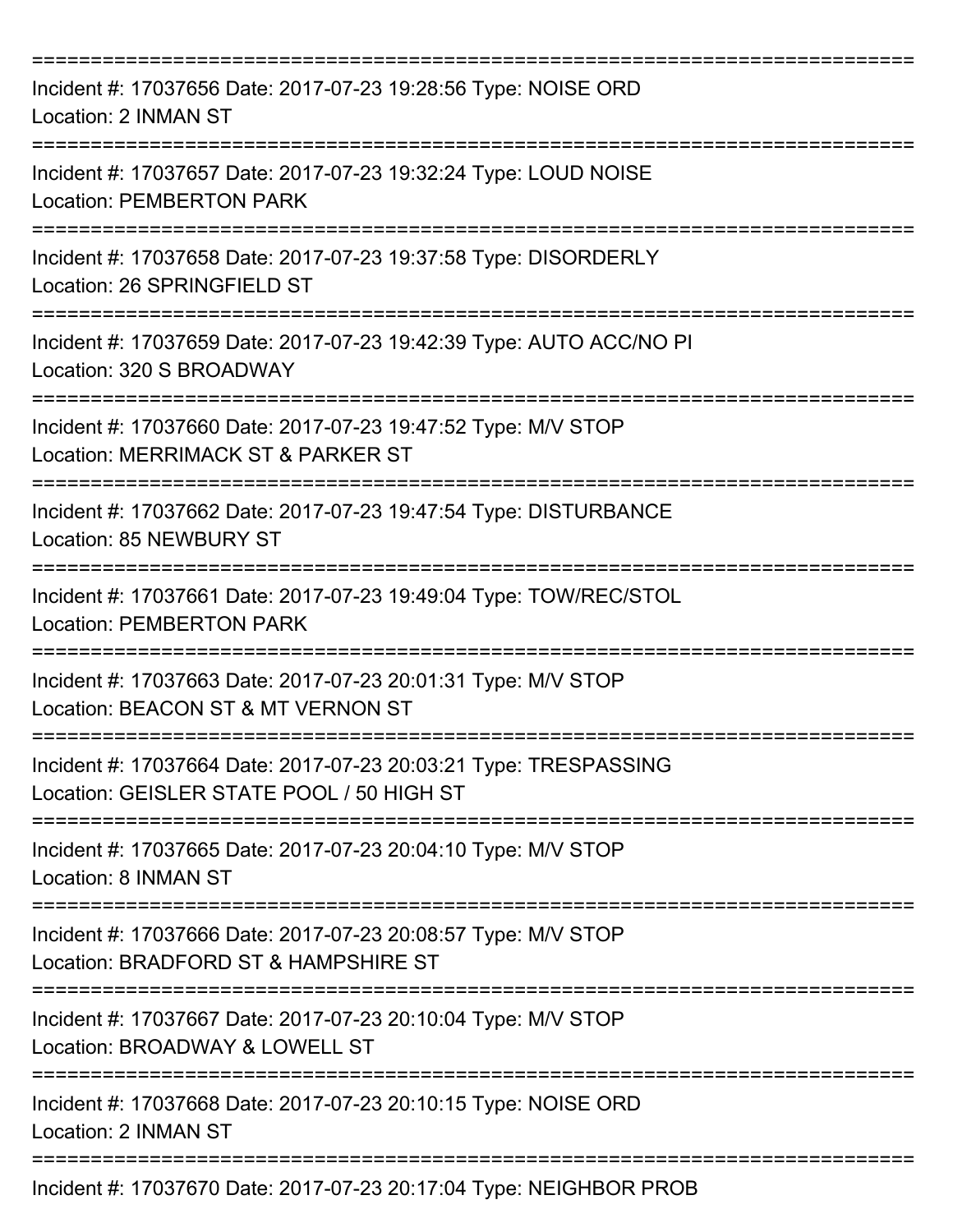| Incident #: 17037669 Date: 2017-07-23 20:17:20 Type: UNWANTEDGUEST<br>Location: MCDONALDS / 50 BROADWAY                    |
|----------------------------------------------------------------------------------------------------------------------------|
| Incident #: 17037671 Date: 2017-07-23 20:21:03 Type: ALARM/BURG<br>Location: DEMOULAS MARKET / 700 ESSEX ST                |
| Incident #: 17037672 Date: 2017-07-23 20:22:12 Type: NOISE ORD<br>Location: 21 E HAVERHILL ST                              |
| Incident #: 17037673 Date: 2017-07-23 20:25:10 Type: NOISE ORD<br>Location: 71 NESMITH ST                                  |
| Incident #: 17037674 Date: 2017-07-23 20:27:39 Type: NOISE ORD<br>Location: 24 PLEASANT ST                                 |
| Incident #: 17037675 Date: 2017-07-23 20:33:19 Type: NOISE ORD<br>Location: 28 BOXFORD ST                                  |
| Incident #: 17037676 Date: 2017-07-23 20:44:09 Type: NOISE ORD<br><b>Location: 20 BENNINGTON ST</b>                        |
| Incident #: 17037677 Date: 2017-07-23 20:46:35 Type: EXTRA SURVEIL<br>Location: 147 FARNHAM ST                             |
| Incident #: 17037678 Date: 2017-07-23 20:47:15 Type: SUS PERS/MV<br>Location: 156 ESSEX ST                                 |
| =====================<br>Incident #: 17037679 Date: 2017-07-23 20:57:24 Type: NOISE ORD<br>Location: BROADWAY AV & WEST ST |
| Incident #: 17037680 Date: 2017-07-23 21:05:03 Type: THREATS<br>Location: 2 CANTON ST                                      |
| Incident #: 17037681 Date: 2017-07-23 21:08:27 Type: NOISE ORD<br>Location: 481 HAVERHILL ST                               |
| Incident #: 17037683 Date: 2017-07-23 21:08:47 Type: ANIMAL COMPL<br>Location: 155 BAILEY ST                               |
| Incident #: 17037682 Date: 2017-07-23 21:09:10 Type: NOISE ORD                                                             |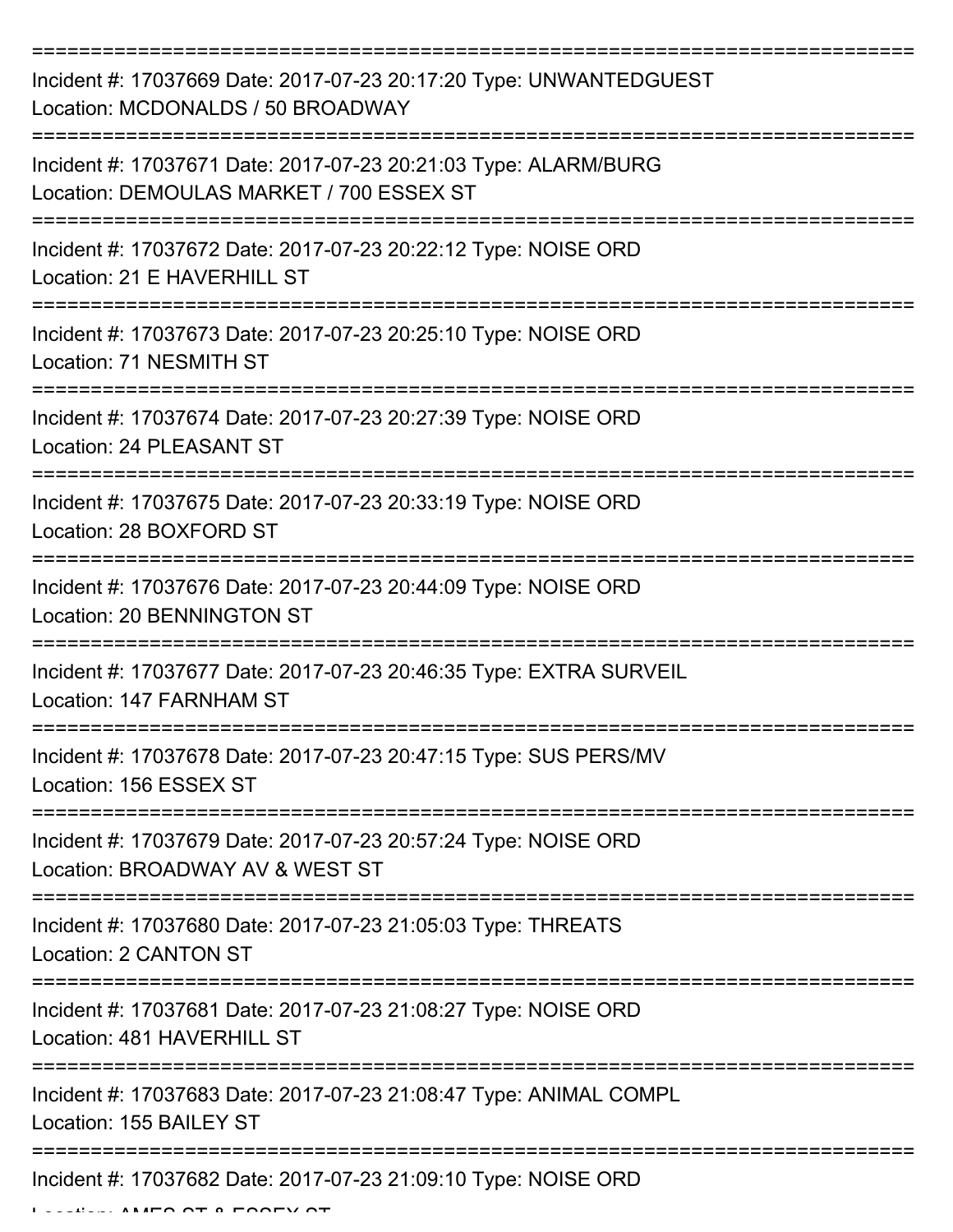| Incident #: 17037684 Date: 2017-07-23 21:21:55 Type: DISORDERLY<br>Location: ESSEX ST & JACKSON ST                               |
|----------------------------------------------------------------------------------------------------------------------------------|
| Incident #: 17037685 Date: 2017-07-23 21:28:00 Type: NOISE ORD<br>Location: BROADWAY & HAVERHILL ST                              |
| Incident #: 17037686 Date: 2017-07-23 21:30:03 Type: GUN CALL<br>Location: 206 LAWRENCE ST                                       |
| Incident #: 17037687 Date: 2017-07-23 21:44:39 Type: HIT & RUN M/V<br>Location: 210 WATER ST                                     |
| Incident #: 17037688 Date: 2017-07-23 21:49:30 Type: NOISE ORD<br>Location: AMES ST & ESSEX ST                                   |
| Incident #: 17037689 Date: 2017-07-23 21:50:04 Type: MISSING PERS<br>Location: 18 ROWE ST<br>=================================== |
| Incident #: 17037690 Date: 2017-07-23 21:51:21 Type: M/V STOP<br>Location: LAWRENCE ST & PARK ST                                 |
| Incident #: 17037691 Date: 2017-07-23 21:54:55 Type: M/V STOP<br>Location: CANAL ST & UNION ST                                   |
| Incident #: 17037692 Date: 2017-07-23 22:17:11 Type: M/V STOP<br>Location: EASTON ST & S BROADWAY                                |
| Incident #: 17037693 Date: 2017-07-23 22:29:26 Type: M/V STOP<br>Location: BRADFORD ST & BROADWAY                                |
| Incident #: 17037694 Date: 2017-07-23 22:37:35 Type: SUS PERS/MV<br>Location: 12 E HAVERHILL ST                                  |
| Incident #: 17037695 Date: 2017-07-23 22:46:08 Type: NOISE ORD<br>Location: 79 PHILLIPS ST                                       |
| Incident #: 17037696 Date: 2017-07-23 22:52:41 Type: NOISE ORD<br>Location: 12 WEARE ST                                          |
| Incident #: 17037697 Date: 2017-07-23 23:00:12 Type: LARCENY/MV/PAST                                                             |